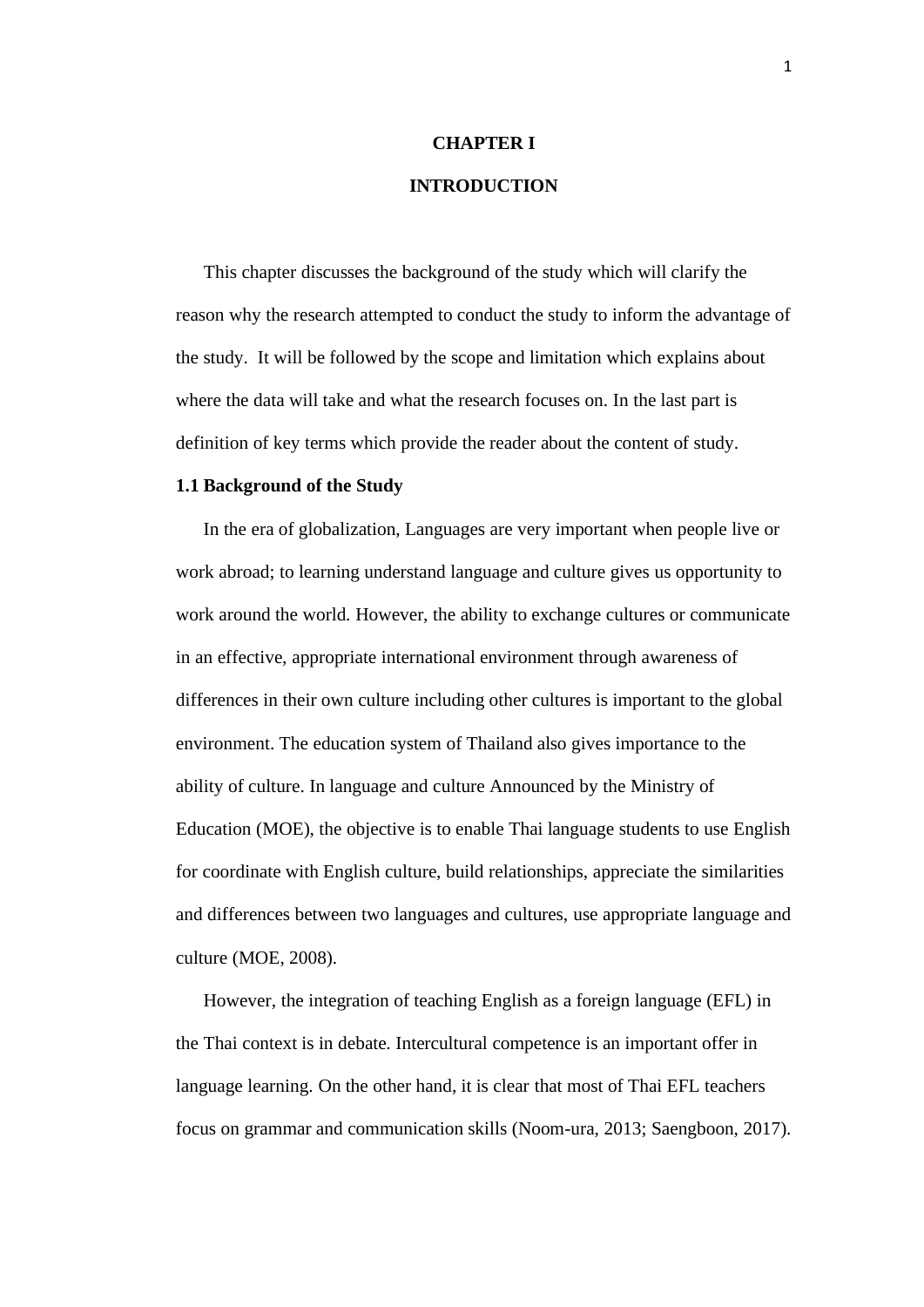According to Le (2007), It's still has a problem that they have to face communication caused by lack of social competence. In addition, they're not aware of the fact with each language is different, In the way of expressing feelings and creating messages because many learners ignore cultural elements. Therefore, students tend to improperly transfer the expression from mother tongue to the target language.

There are some importances of Intercultural Awareness (IA) in foreign language learning and teaching to promote intercultural competence. According to Deadorff (2006) taught intercultural awareness of language is great importance. Ho (2009) confirmed that it's impossible to segregate language and culture from each other and it also important to combine the ability between cultures in the language teaching process. Lack of cultural knowledge may cause of student's experience serious problems such as disagreements, misunderstandings and conflicts in communication in different cultural situations. Will Baker (2013, 2016) say that Intercultural awareness is an important element in preparing students for dialogue in diverse societies and flow of communication in crosscultural universities. According to Chen and Starosta (1996), Intercultural awareness is understanding of one's own culture and others that affect to thinking and conduct of others. Colvin et al (2012) shows that intercultural awareness helps students expand their thinking. They're increase patience, achieve cultural empathy and sensitivity. In addition, based on information from Cakir (2006), intercultural awareness in EFL classes is very important. Learning to understand foreign cultures will help students from other languages use more vocabulary and expressions with skills and credibility. Leung and Chiu (2010) Intercultural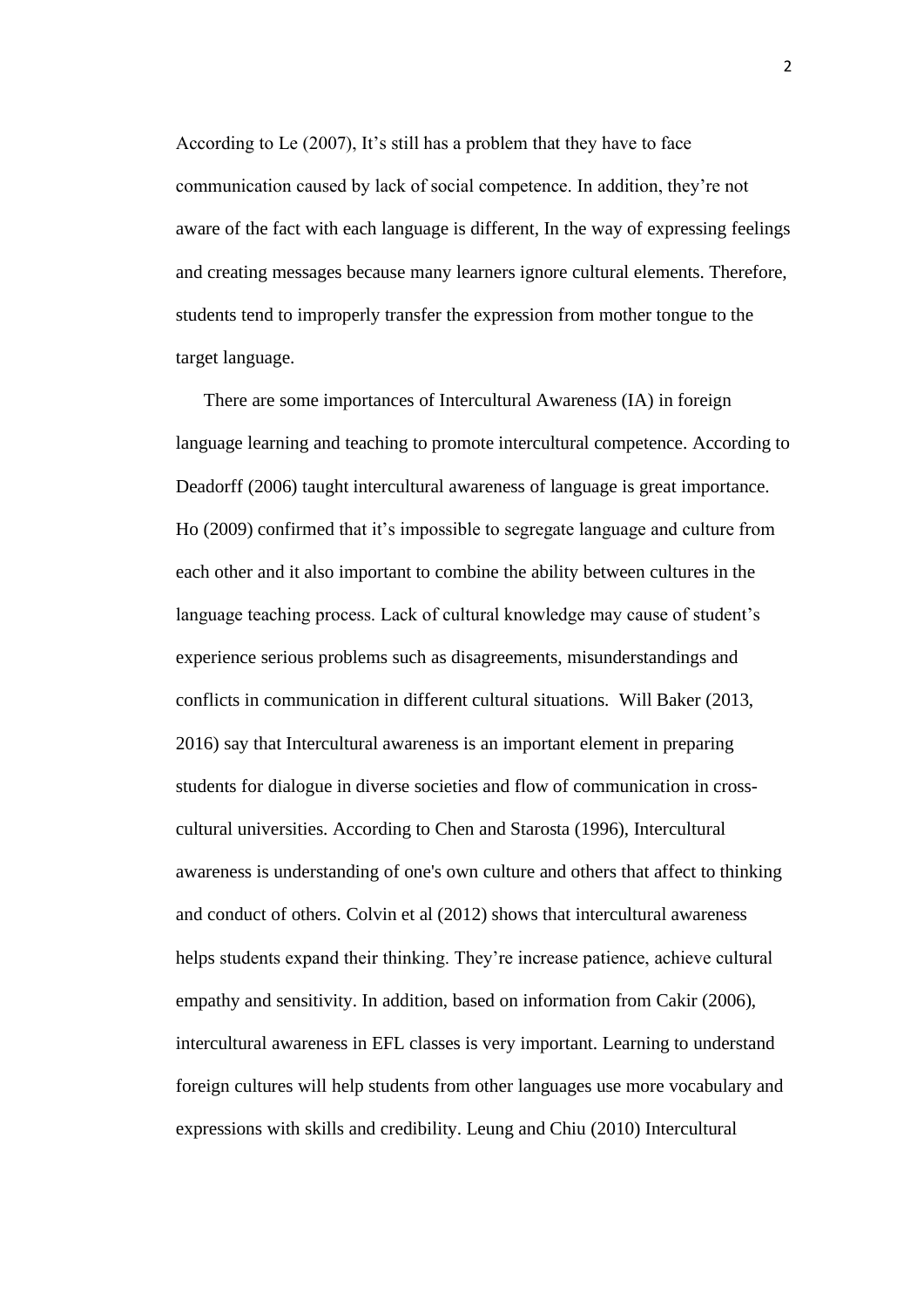Awareness is a learning process that we adapt to language, goals, cultural situations and principles. Rappel (2009) This study, intercultural awareness in study of second language, not just focusing on the purpose of learning a second language. But to create cultural knowledge of current students and language connections through cultural awareness. In foreign language teaching and learning, Awareness of the target language and culture needs to be carefully considered. Otherwise, the potential for cross-cultural communication problems arises from a lack of conversation or behavior that can't be understand for each other.

Therefore, this study was to research the perceptions of Thai EFL teachers toward intercultural awareness in EFL teaching at Thailand school, specifically some school in three areas south of Thailand are Naratiwat, Yala and Pattani. The aim of the study was to research the perceptions of Thai EFL teachers toward of Intercultural Awareness in EFL teaching at Thailand school.

There were some previous studies that talked about intercultural awareness in EFL teaching, some researchers conducted study, and those are first, a research by Kazykhankyzy and Alagözl, 2019 entitled "Developing and Validating a Scale to Measure Turkish and Kazakhstani ELT Pre-Service Teachers' Intercultural Communicative Competence" who research about the development of the Intercultural Communicative Competence Scale (ICCS) between two group from Turkey and Kazakhstan. The results from the content validity index (CVI) for the Intercultural Communication scale it was found that it accepted that this was the result 0.7. EFA results found that the scale consists of 4 factors, namely 1 Skills. 2 Attitude. 3 Awareness and 4 Knowledge. Each of these 4 factors has several items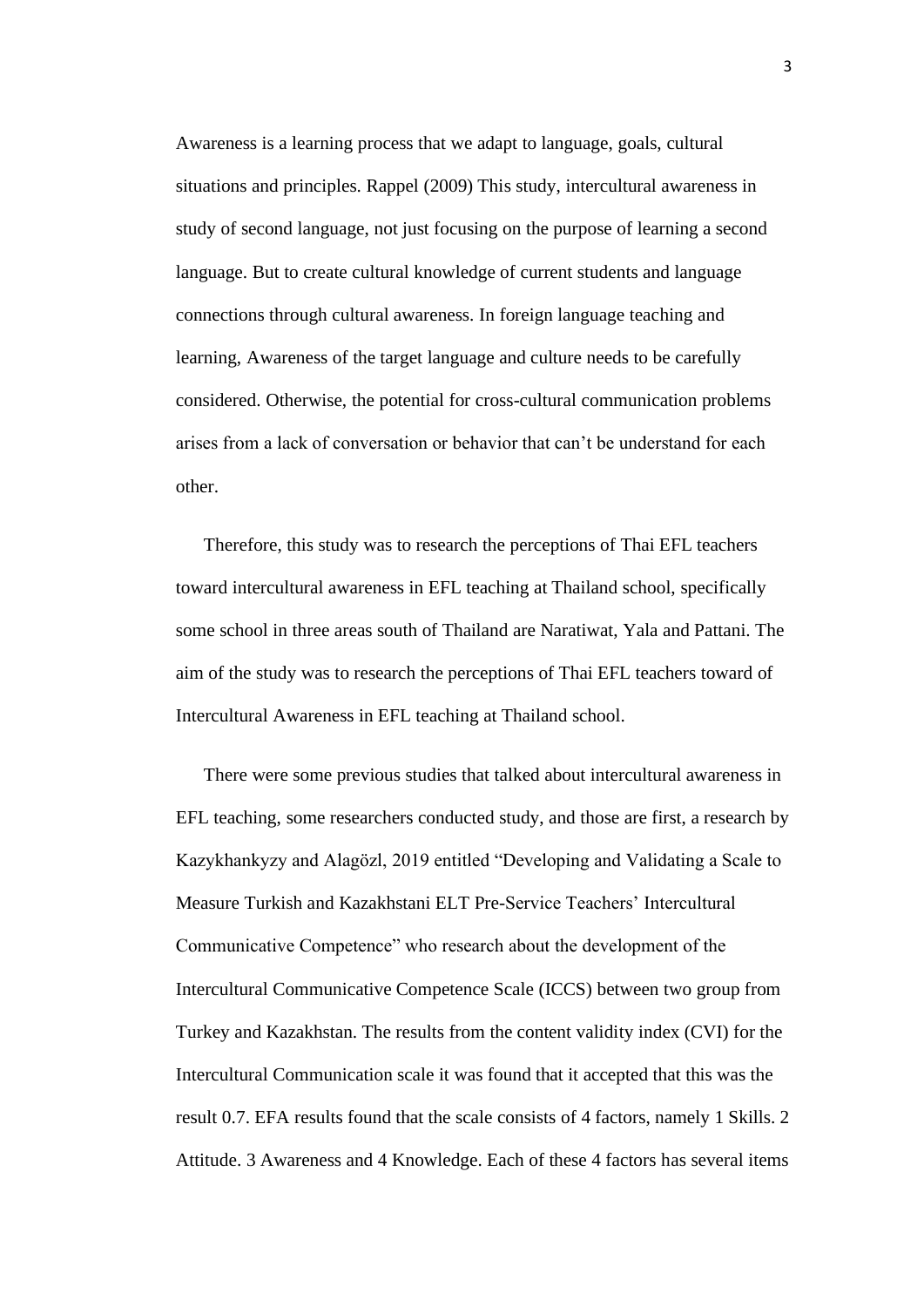so that the total number of all there are 52 items, namely in the skills component there are 21 items in attitude 13 items on Awareness there are 12 items and Knowledge there are 6 items.

Second, a research by Chau Thi Hoang Hoa and Truong Vien, 2019, entitled "The Integration of Intercultural Education into Teaching English: What Vietnamese Teachers Do and Say". who research about what extent upper secondary school teachers perceived and practiced intercultural integration prior the educational reform. The findings suggested that educational management should be consistent with the progressive reform through the synchronization of all curricular factors towards intercultural education, and teachers should be oriented with intercultural teaching pedagogy to conduct suitable activities to develop students' intercultural communicative competence.

Third, a research by Tabitha Kidwell, 2019, entitled" Teaching about Teaching about Culture: The Role of Culture in Second Language Teacher Education Programs" who research about teacher education program in Indonesia investigates novice teachers' learning about and practices for teaching about culture. Findings indicate that teachers have few opportunities to learn about how to teach about culture, and they address culture in their classrooms relatively infrequently.

Fourth, a thesis by Karacabey, Ozdere and Bozkus, 2019, entitled "The Attitudes of Teachers towards Multicultural Education". Who research about The purpose of this study is to determine the teachers' attitudes toward multicultural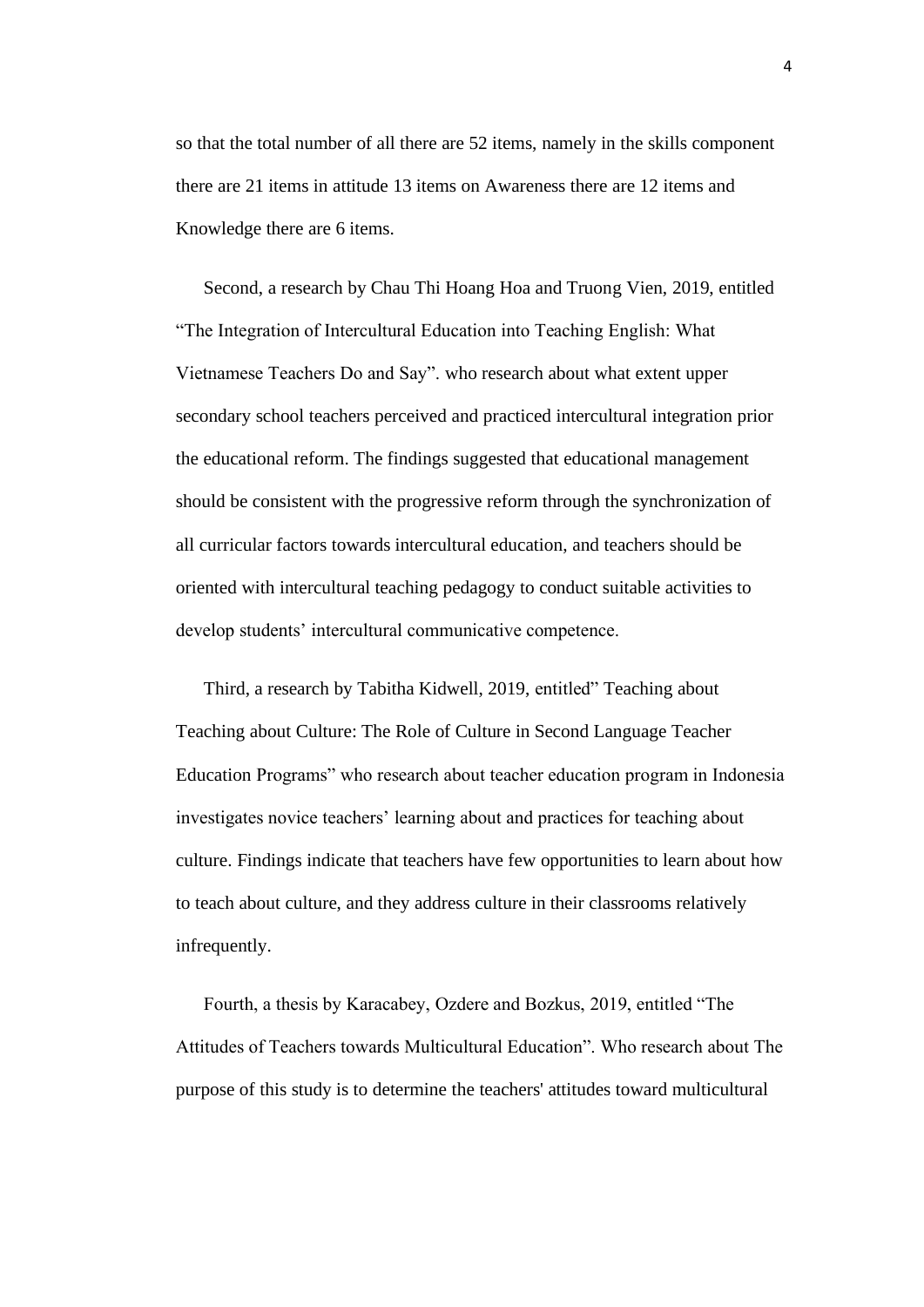education. The findings, it is determined that teachers have positive attitudes towards multicultural education.

From some previous studies above, hence the author argues that because teaching English is cannot separated from culture. So that if it is not involved with culture, English cannot be a totality not to be clear. There is no researcher obtained the data through giving questionnaire to Thailand teachers, perception of intercultural awareness in EFL teaching at Thailand school. This has aroused writers' interest to take part in this research, focusing on Thailand teachers' in EFL teaching at Thailand school especially in Southern of Thailand.

Considering the reasons above, such as intercultural awareness for EFL teachers EFL in Thailand is really important especially in EFL teaching. in addition, based on some previous research that talked about intercultural awareness whereas there is no subject of research that are Thailand teachers in EFL teaching an teaching in some Thailand school so, the writer interests to investigate EFL Thailand teachers perception toward intercultural awareness in EFL teaching at Thailand school through this study entitled **"Thai EFL Teachers' Perception Of Intercultural Awareness In English Foreign Language Teaching At Thailand School".**

#### **1.2 The Research Question**

This study to investigate teachers' perception in EFL teaching at Thailand school. Specially, the researcher tried to answer the questions. "What are Thai EFL teachers' perceptions toward intercultural awareness in EFL teaching at Thailand school?"

5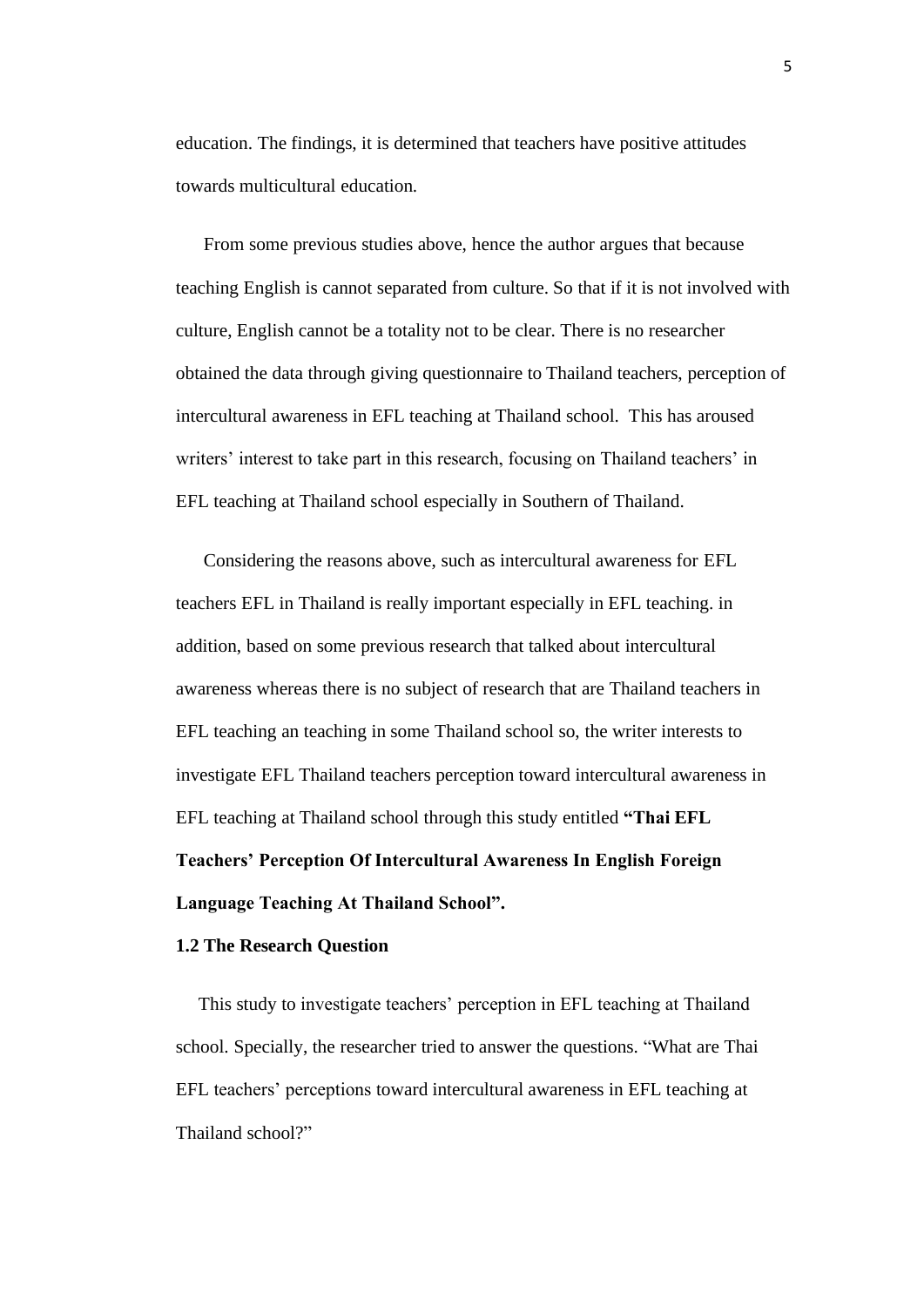### **1.3 The Objectives of the Study**

There objectives of this research is to know Thai EFL teachers' perception toward of intercultural awareness in EFL teaching at Thailand school.

# **1.4 The Scope and limitation**

In order to make this study more specific, the researcher determine the scope and limitation which focus on all the teacher EFL at Thailand. In this research, the researcher just focuses on EFL teacher perception of intercultural awareness in EFL teaching and understands of teacher in teaching intercultural awareness.

The researcher makes the scope and limitation because of the limited that the researcher some school in three areas south of Thailand are Naratiwat, Yala and Pattani.

#### **1.5 The Significance of the Study**

The result of this research is expected to give significance both theoretical significance and practical

- 1. Theoretically
	- a. The results of this research can be used as a reference for further research.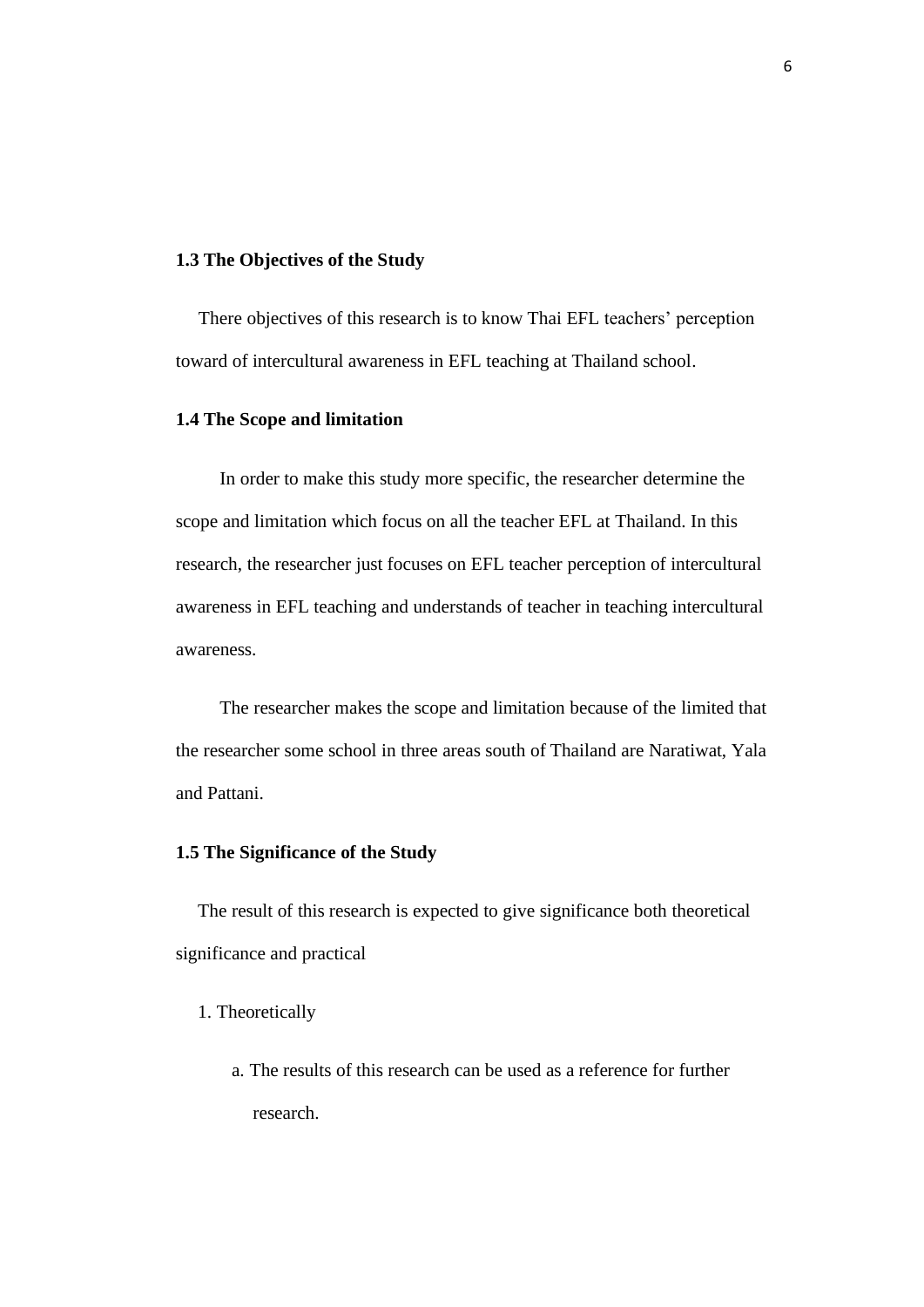- b. The results of this research can add knowledge to readers about Thai EFL Teachers' Perception of Intercultural Awareness in English Foreign Language Teaching at Thailand School in 2019/2020 academic year paper.
- 2. Practical significance

From this study, it is expected that the results of the research can give contribution to the improvement of the effective English teaching learning process in general by knowing teacher perception of intercultural awareness, especially for EFL teacher. The result of this research can be used by teacher, students and other researcher.

For the Teacher, this study will help teacher's perception toward intercultural awareness in EFL teaching. Thus, teacher has perception toward intercultural awareness in English foreign language teaching at Thailand school.

For the student, this study will hope to improve their intercultural awareness in EFL teaching at Thailand school especially for EFL teacher, because this study will find out Thai EFL teachers' perception toward intercultural awareness in English foreign language teaching at Thailand school. It aims to motivate the Thai EFL teacher's perception toward intercultural Awareness in English foreign language teaching at Thailand school. They will understand intercultural awareness farther.

For other researcher, this result of the research hoped can be used as the reference for other researcher when conducting the researcher. It may be different object or another technique.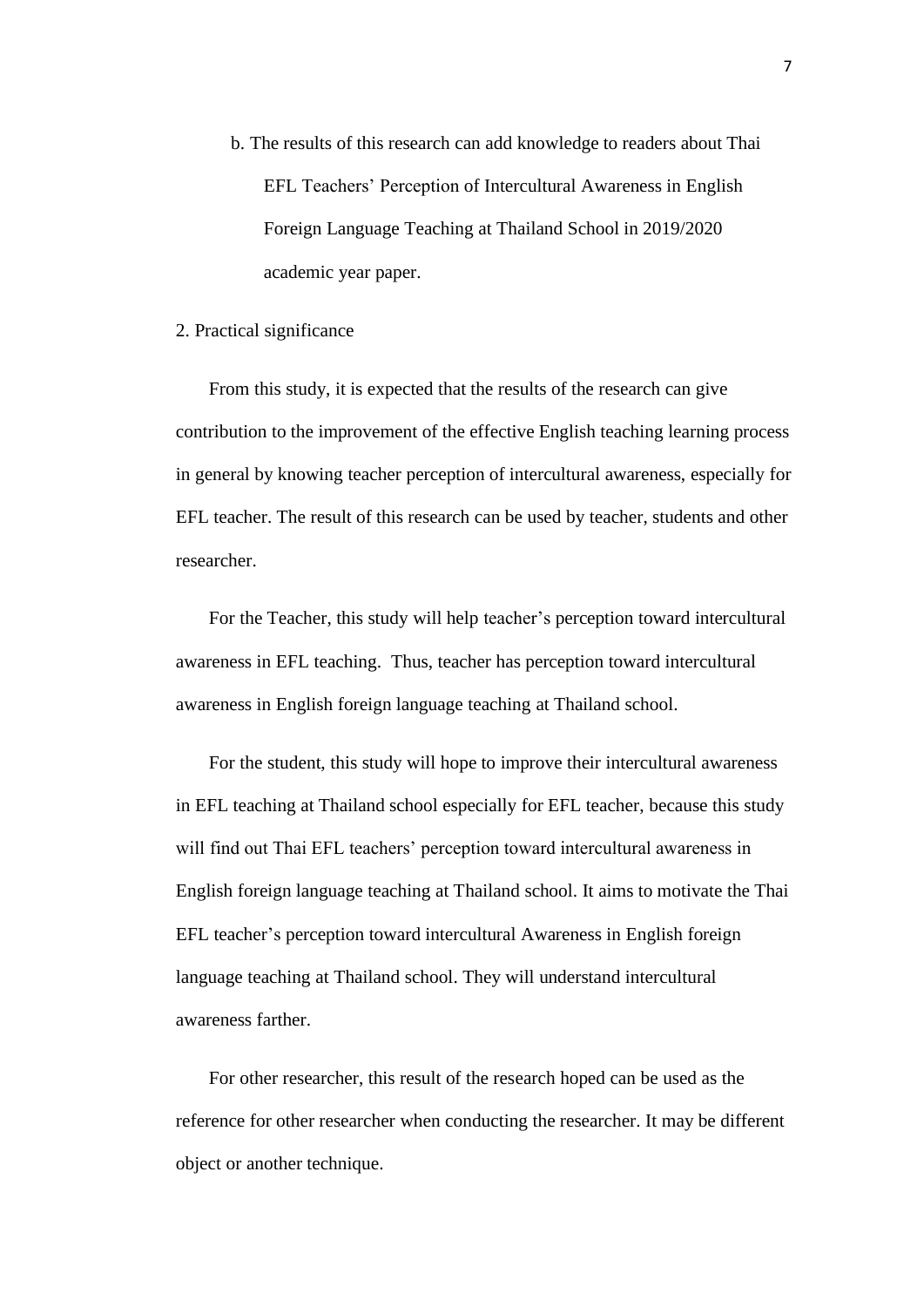#### **1.6 Definition of Key Terms**

To avoid misunderstanding of key terms used in this research, therefore it will be defined as below.

#### **1. Teacher perception:**

Teacher's Perceptions is understands of Thai EFL teachers toward of Intercultural Awareness in EFL teaching regard to the activity, topic selection, and place at school in Thailand. In this study, the researcher conducts questionnaires to the teachers to know their perceptions. The selection of the teachers is come from schools in Thailand and the data collection takes place at school where the teacher teaches.

## **2. Intercultural awareness:**

Intercultural awareness means understanding one's own culture and other things that affect people's thoughts and behavior. Teaching second language should have both language and cultural ability. Teachers should prepare students to interact with people in the foreign culture, make students to understand and accept people from the foreign culture with their views, values and behaviors. Therefore, it will help students to see a kind of interaction is an inspiring experience that add value to new studies.

## **3. English foreign languagee teaching:**

Teaching is to educate students or teach students. Teaching is to help learners how to do something, to give advice, to study something, to give